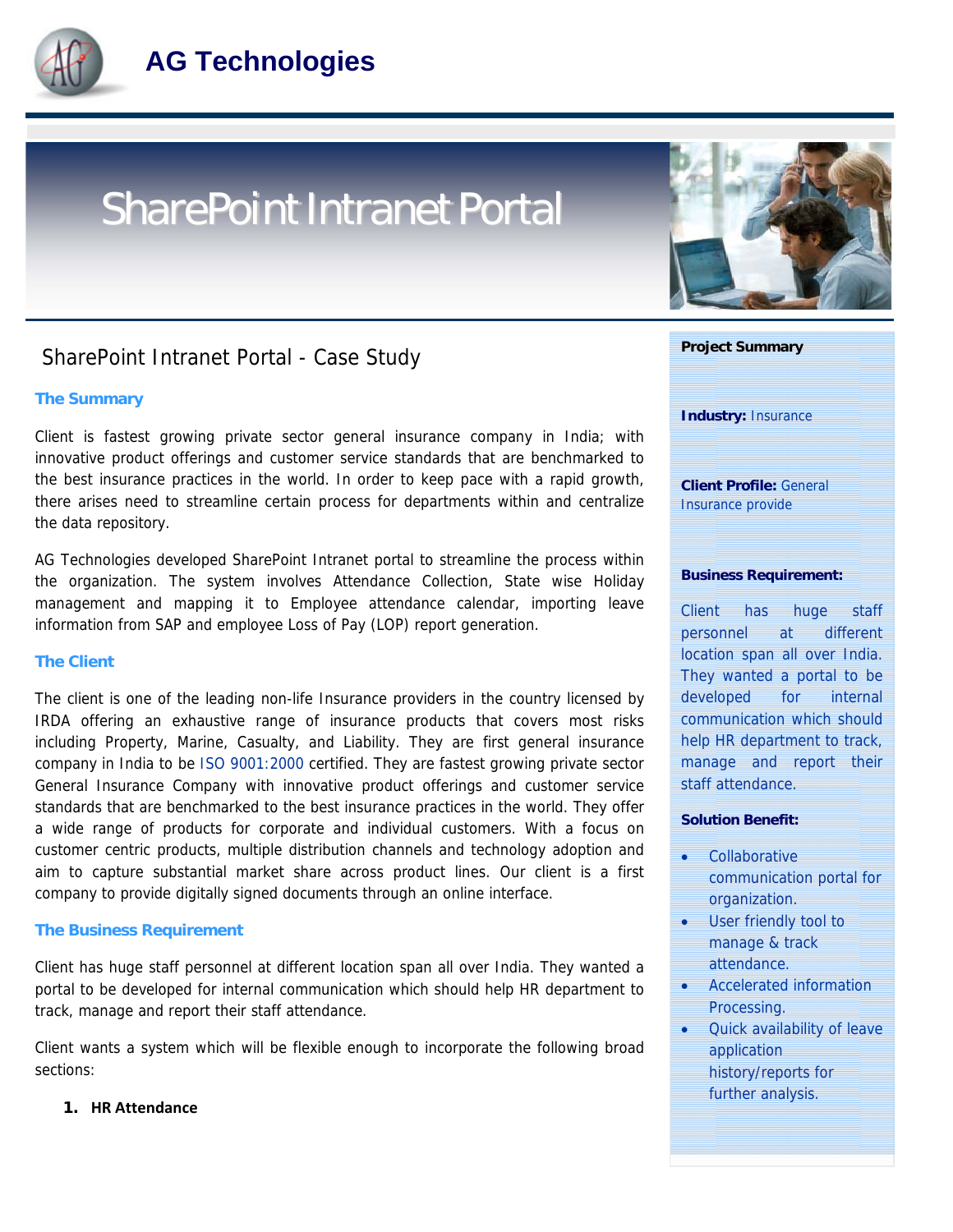

## **AG Technologies**

- State wise Public Holidays
- Region to State Mapping
- Importing Employee Leave Information from SAP
- Attendance Collection
	- By Logging In / Out of the System
	- **For Previous Days by Manager Approval**
	- **By Administrator after Cutoff date**
- Employee Attendance Calendar
- LOP & MIS Reports
- **2. Employment Confirmation or probation period extension**
- **3. HR Bonus**
- **4. Branding and Communication**
- **5. Online Premium Calculator for Insurance policies**
- **6. Risk Management System**
- **7. Lead Management System**
- **8. Idea Express**
- **9. Internal Job Posting**

#### **The Solution**

The developed system has following features:

- 1. **HR Attendance:** Portal has following features to help HR in maintaining the attendance of the employees
	- a. **Attendance Collection:** Each employee is required to log-in and logout into the system to mark their presence for the day. These times will be taken as in-time and out-time for that respective day.
	- b. **Manage Region State Mapping:** Each state shall contain multiple regions while a region can be associated with only one state.
	- c. **Manage Public Holiday Master & Assigning Applicable Holidays:** Public holiday master contains list of applicable holidays. The Admin shall be able to add new holidays. A list of applicable holidays is generated based on the state and region.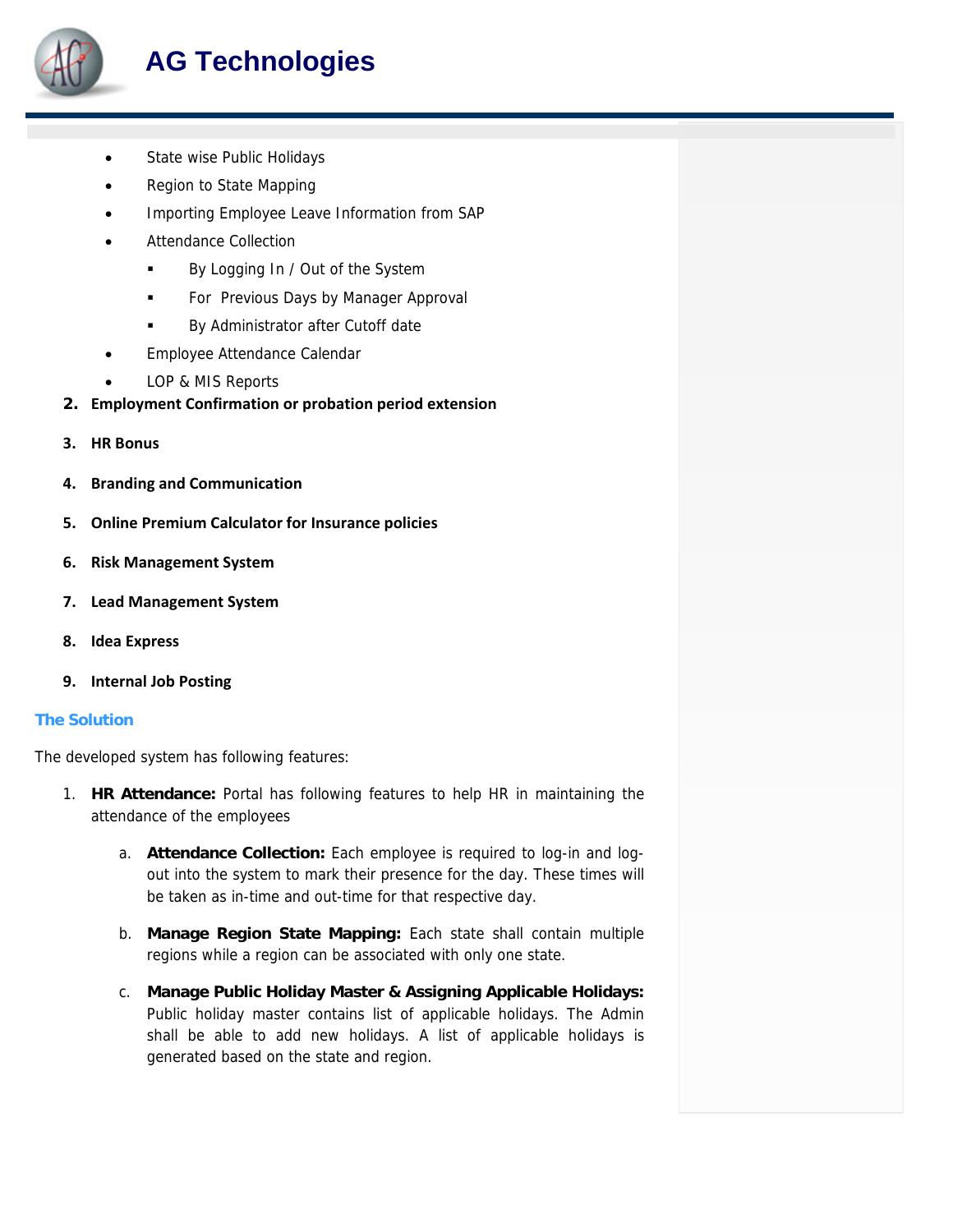

- d. **Manage Employee Attendance:** The SAP system generates leave record of each employee in excel format. In order to manage the employee attendance; system will import a excel sheet from predefined location in pre-defined format. The data from excel file will be processed and database will be updated by the system. This record will be used to view the status of the leaves, leaves approved, remaining leave of each employee and will be reflected in employee's personal calendar.
- e. **Log Employee Attendance for Previous day:** Employee will get the details of his attendance in calendar view. Employee can put his attendance against the previous absent days and this record will be sent for approval to the immediate manager. Once employee created a request in the system, the task will be generated for the manager and an email will be sent to manager regarding employee's request. Employee needs have to put his previous day attendance before the cutoff date for that month. Once the attendance is getting approved and added in attendance master, modification in this attendance is not allowed. If employee fails to put the attendance for previous day before cut off date then he can request his manager/ administrator to put the attendance.
- f. **Manage Notification:** System allows admin user to send alert to all the applicable employees who are absent in the previous month & has not put their attendance against those days yet.
- g. **Manage Cut off date:** The employees shall be able to put their attendance for the previous absent days to avoid the salary deduction. Admin user shall be able to set the cut off date for the month. This date will be set as the cutoff date for the previous month's salary process.
- h. **Management Information System:** The MIS reports will be generated for loss of pay, attendance adjustment and attendance count. These reports will be stored in centralized location, so that all HR admin can access these reports. These reports will be generated for each month/ quarter.
- i. **Master Data Management:** Employee profile, State master and Region master, these masters are maintained using this module.
- 2. **Employment Confirmation or probation period extension:** Admin defines matrix for confirmation and extension period. Admin can define signing authority based on the grade of the employee and can upload the digital signature of the signatory. The direct reporting manager and/or functional reporting manager gets notification <15> days prior to employee confirmation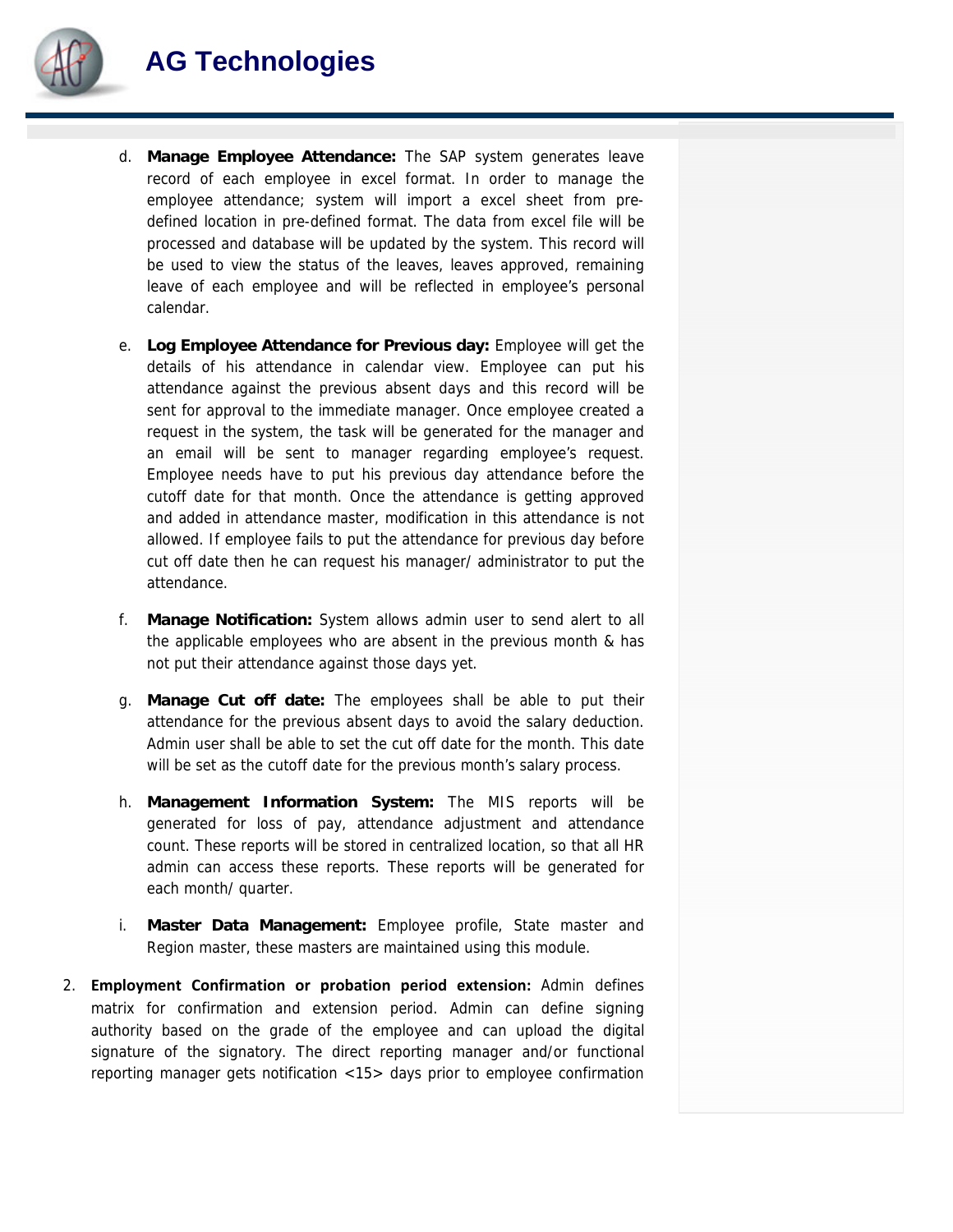

date. System will send either confirmation or extension mail along with PDF document signed by authorize signatory.

**3. HR Bonus:** HR will upload bonus details (excel file) to the system. HR can manually edit the bonus amount. HR can see the preview of the document (PDF file) of an individual employee and has facility to send mail in bunch of 50 to 100 to the respective employee.

#### **10. Branding and Communication**

#### **a. Salient features from Branch Manager Perspective**

- $\checkmark$  Ask for various collateral on-line
- $\checkmark$  Send stationary requests
- $\checkmark$  View the progress of the request
- $\checkmark$  Track all current and previous requests

#### b. **Salient features from Regional Head Perspective**

- $\checkmark$  Get notification via mail as well as via SMS
- $\checkmark$  Approve / reject / modify request from the central location
- $\checkmark$  View / Track requests from all the branches under him/her

#### c. **Salient features from Corporate Head Perspective**

- $\checkmark$  Manage various collateral masters and their inter dependencies
- $\checkmark$  Manage / maintain collaterals stock
- $\checkmark$  View / track pan India requests
- $\checkmark$  Get notification via mail as well as via SMS
- $\checkmark$  Integration with courier and vendors
- $\checkmark$  System generated notification when stock level falls below minimum stocks
- $\checkmark$  Reports
	- o Brach wise collateral consumption reports
	- o Stock update reports

#### d. **Features available for Company Secretary**

- $\checkmark$  Allow CS to manage meetings and documents
- $\checkmark$  Allow CS to manage various masters like meting type, key people
- $\checkmark$  Allow CS to manage Pre-Meting details
	- o Setting agenda
	- o Send notification to invitees
- $\checkmark$  Allow CS to manage Post-Meting details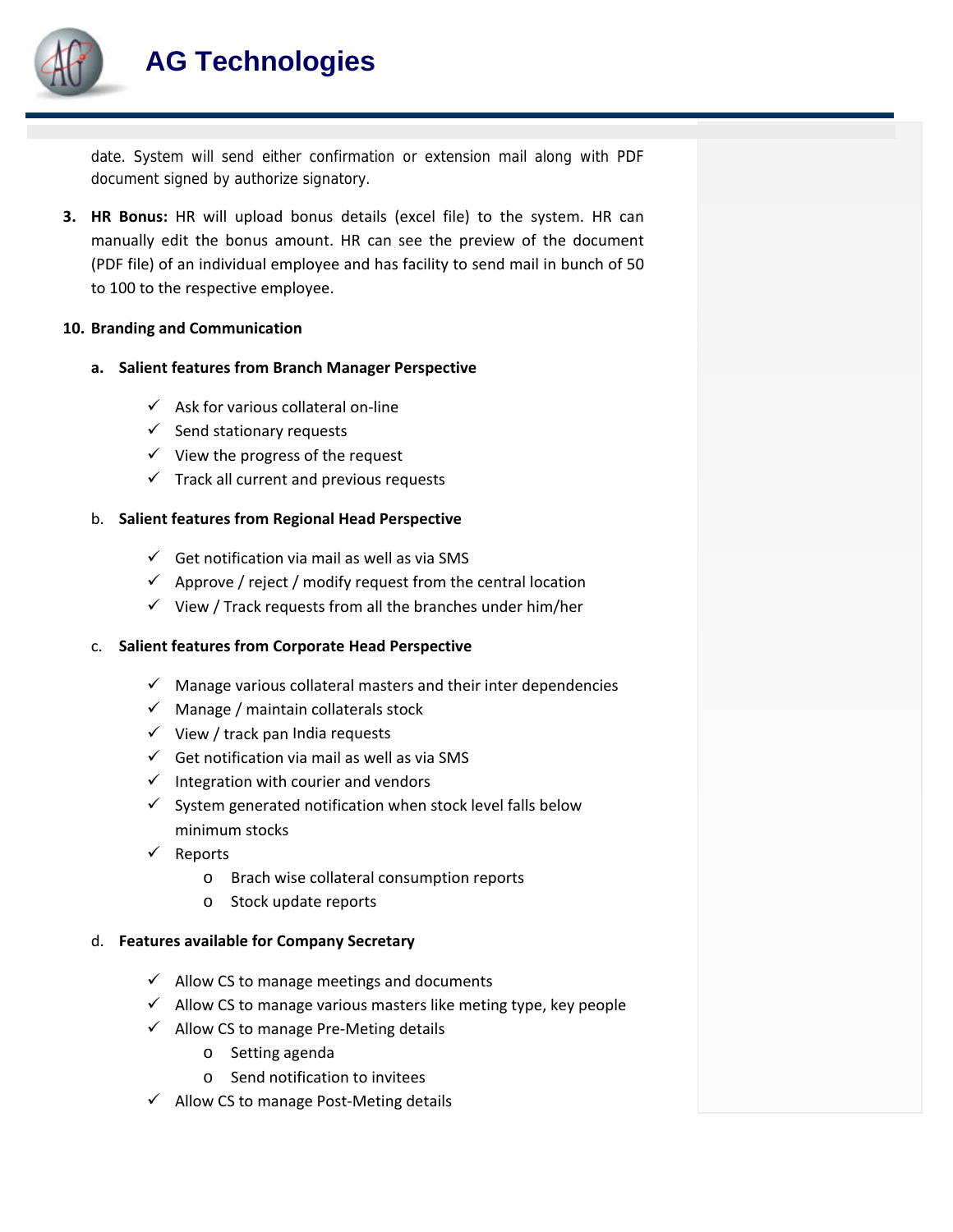

- o Invitees vs. Attendees
- o Close meeting
- $\checkmark$  Search documents
- $\checkmark$  Expires documents after <x> number of years

#### **e. Managing Visiting cards:**

- $\checkmark$  Create and manage visiting cards
- **f. Vendor and Agent creation and management**

#### **11. Online Premium Calculator for Insurance policies**

- $\checkmark$  Calculate the premium for a particular Insurance Type
- $\checkmark$  Create formula for the calculation of premium
- $\checkmark$  Manage the Masters for Insurance Types, Sub Insurance Types, Mapping between Insurance Types & Sub Insurance Types

#### **12. Risk Management System**

- $\checkmark$  Post queries related to the module
- $\checkmark$  Manage & Upload documents in the specified folder according to the rights.
- $\checkmark$  Reply to the query by admin.
- $\checkmark$  Email Notification for the posted queries

#### **13. Lead Management System**

- $\checkmark$  User can create Leads.
- $\checkmark$  User can view the leads and points he got.
- $\checkmark$  Admin in LMS-Admin group can do point to amount mapping.
- $\checkmark$  Admin can upload excel file to update the premium amount and status

#### **14. Idea Express**

- $\checkmark$  Users share an idea, view all ideas, view ideas approved by CEO
- $\checkmark$  Idea follows a 3 level workflow (COP, CFO, and CEO).
- $\checkmark$  System has facility of email Notification for each workflow level.

#### **15. Internal Job Posting**

- $\checkmark$  Employee can apply for the job
- $\checkmark$  HR users can create job positions for the related vacancy according to the zone, region, and branch.